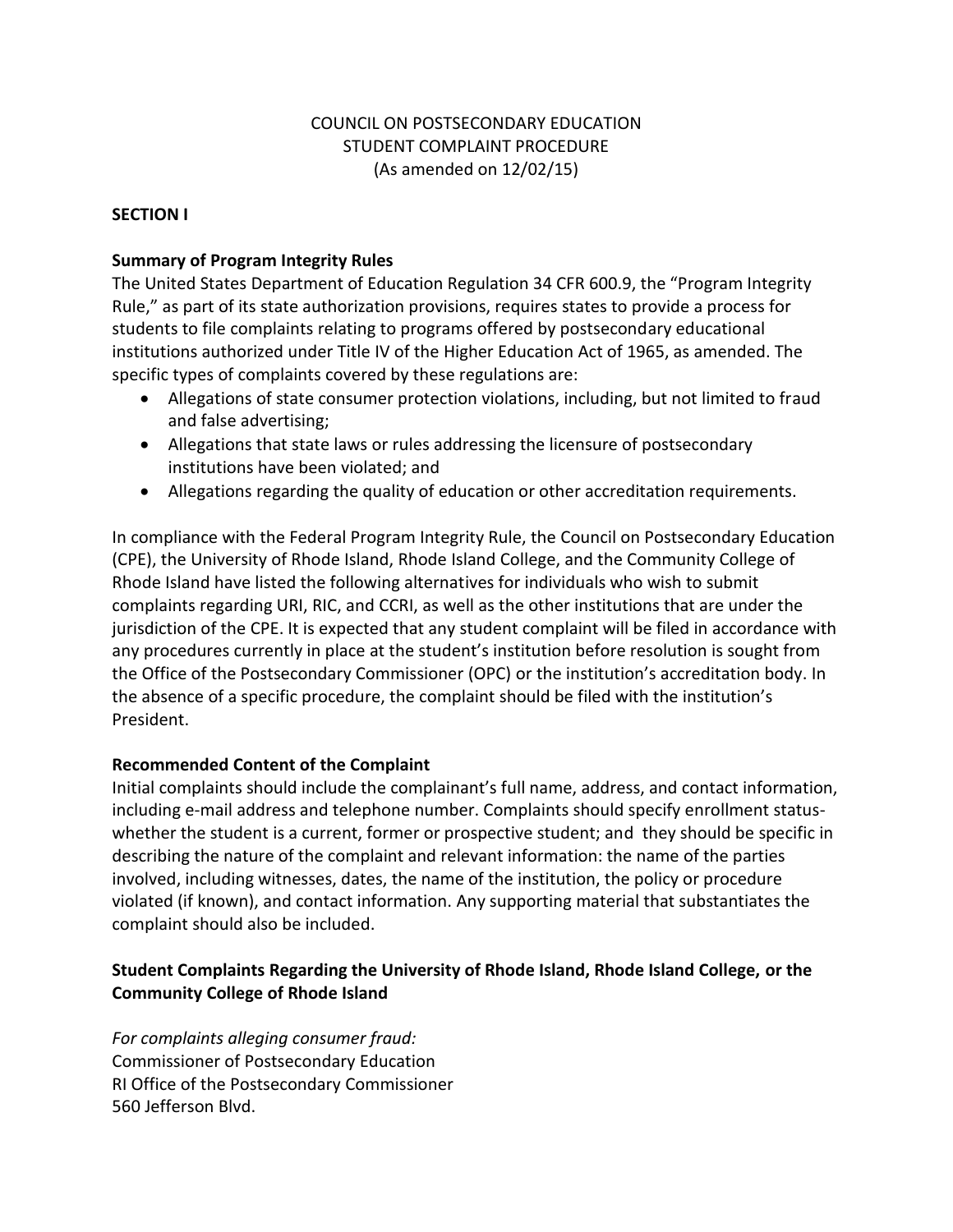Warwick, Rhode Island 02886-1304 401-736-1100

Written complaints and supporting documentation should be filed with the Commissioner of Postsecondary Education at the Office of the Postsecondary Commissioner, and they will be reviewed accordingly. In addition, students or other individuals with complaints involving an allegation of criminal activity will be referred to their campus police department, their local police department, or the Rhode Island State Police.

*For complaints regarding state licensing of postsecondary institutions:* Commissioner of Postsecondary Education RI Office of the Postsecondary Commissioner 560 Jefferson Blvd. Warwick, Rhode Island 02886-1304 401-736-1100

Written complaints and supporting documentation should be filed with the Commissioner of Postsecondary Education at the Office of the Postsecondary Commissioner, and they will be reviewed accordingly.

*For complaints relating to quality of education or accreditation requirements:* Commissioner of Postsecondary Education RI Office of the Postsecondary Commissioner 560 Jefferson Blvd. Warwick, Rhode Island 02886-1304 401 736 1100

Written complaints and supporting documentation should be filed with the Commissioner of Postsecondary Education at the Office of the Postsecondary Commissioner, and they will be reviewed accordingly.

*Complaints involving quality or accreditation requirements may also be filed directly with:* New England Association of Schools and Colleges (NEASC) Commission on Institutions of Higher Education 209 Burlington Road, Suite 201 Bedford, Massachusetts 01730 781-541-5413 <http://cihe.neasc.org/information> for the public/comments and complaints

In addition, complaints involving programs at the institutions that are accredited by a specific accrediting entity may be filed with that accrediting entity.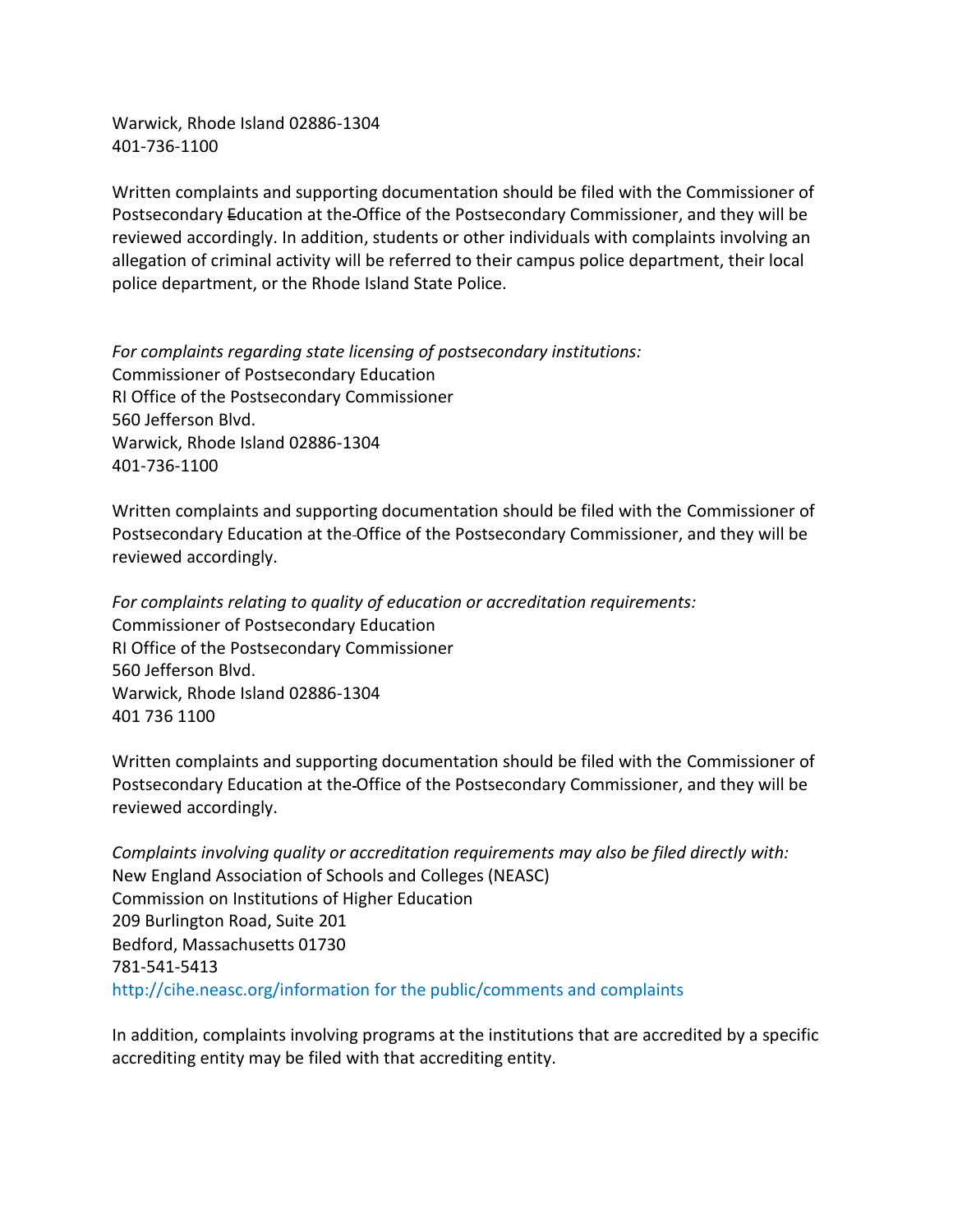The University of Rhode Island's accreditation documents may be viewed at: [http://www.uri.edu/assessment/accred.html.](http://www.uri.edu/assessment/accred.html)

Rhode Island College's accreditation documents may be viewed at: [http://www.ric.edu/aboutric/accreditation.php.](http://www.ric.edu/aboutric/accreditation.php)

The Community College of Rhode Island's accreditation documents may be viewed at: [http://www.ccri.edu/acadaffairs/accreditation.html.](http://www.ccri.edu/acadaffairs/accreditation.html)

For other types of student complaints involving URI, RIC or CCRI, pursuant to Rhode Island law, §16-59-4(3), the Rhode Island Council on Postsecondary Education may not intervene in the internal procedures of the university and colleges under its supervision (URI, RIC, and CCRI). As such, the Council's review of such student complaints will be limited to a determination that the institution's internal complaint procedures have been utilized and followed, and that the institution has complied with its own applicable policies. Such review by the Council on Postsecondary Education will be summary in nature, and it will not involve the submission of any information or documentation that was not submitted at the institution level. Any student that has not yet used or completed the complaint processes available to him/her at their institution will be referred back to their institution. The Council, however, through its Office of the Postsecondary Commissioner, does respond to complaints regarding allegations that raise significant questions about these institutions' compliance with the Board's policies and procedures, as well as compliance with Rhode Island and federal law.

Written complaints and supporting documentation should be filed with the Commissioner of Postsecondary Education at the Office of the Postsecondary Commissioner, and they will be reviewed accordingly. In addition, students or other individuals with complaints involving an allegation of criminal activity will be referred to their campus police department, their local police department, or the Rhode Island State Police. Complaints involving allegations of discrimination will be referred to the institution's Affirmative Action Office and /or Rhode Island Commission for Human Rights (or the applicable federal EEOC office).

Before submitting a complaint, the student is encouraged to try to address and reconcile his/her complaint by meeting with the appropriate official(s) at their institution, or by initiating a review through his/her school's internal dispute resolution/complaint process and/or academic grievance procedure.

# **Student Complaints Regarding Degree-Granting Institutions and Proprietary Schools Operating in Rhode Island**

*Complaints regarding Brown University, RI School of Design, Providence College, Bryant University, Johnson & Wales University, Roger Williams University, Salve Regina University, and New England Institute of Technology*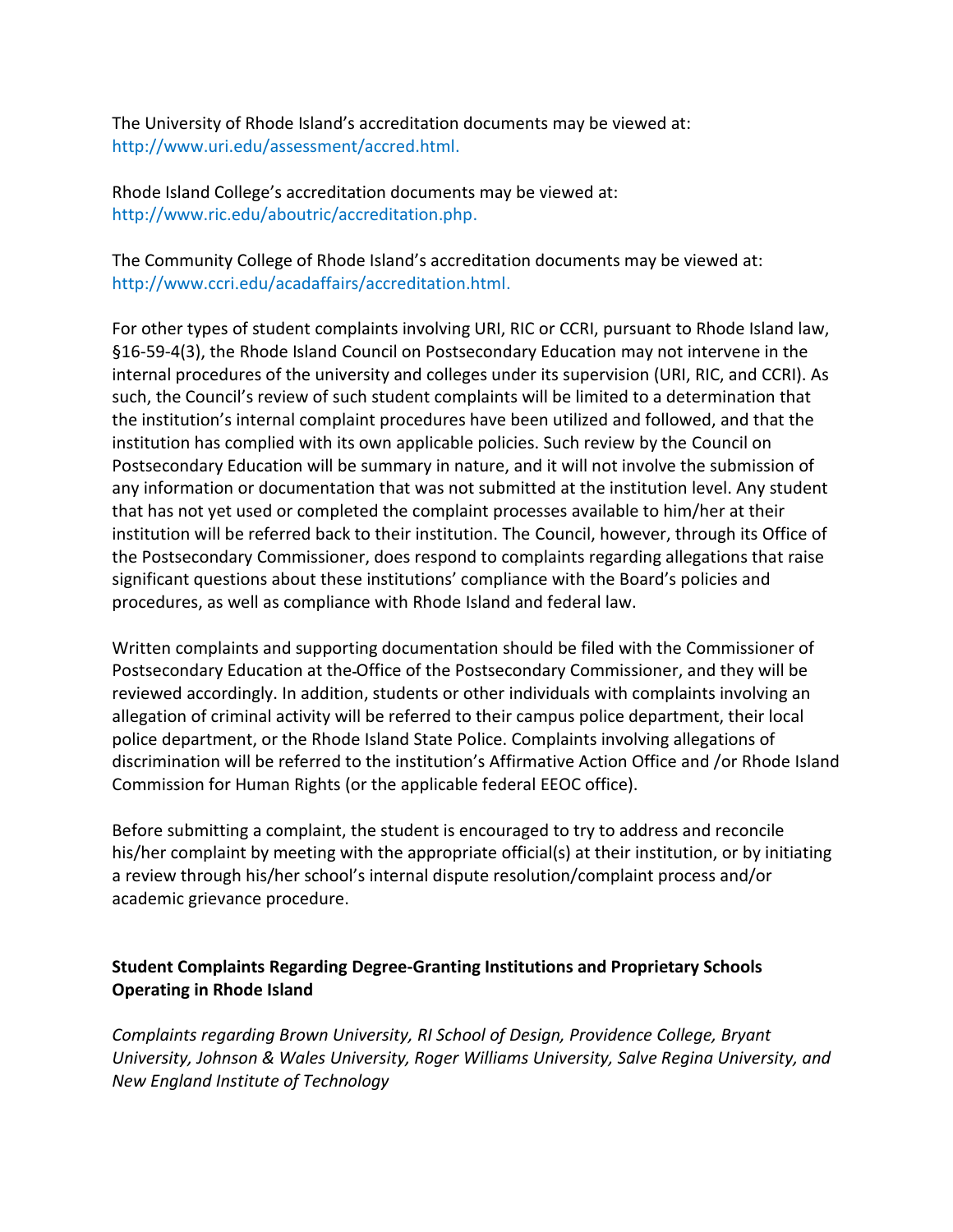The Rhode Island Council on Postsecondary Education does not supervise Brown University, RI School of Design, Providence College, Bryant University, Johnson & Wales University, Roger Williams University, Salve Regina University, or New England Institute of Technology. As such, any complaints regarding these specific institutions should be filed with those schools.

## *Complaints Regarding Degree-Granting Institutions Authorized to Operate in Rhode Island by the Council on Postsecondary Education*

Complaints regarding degree-granting institutions authorized to operate in Rhode Island by the *Council on Postsecondary Education* are addressed in the same manner as student complaints regarding proprietary schools, and as described below.

*Complaints Regarding Proprietary Schools Operating in Rhode Island* Student complaints regarding non-degree-granting proprietary schools are handled by the Office of the Postsecondary Commissioner.

*For complaints alleging consumer fraud:* Commissioner of Postsecondary Education RI Office of the Postsecondary Commissioner 560 Jefferson Blvd. Warwick, Rhode Island 02886-1304 401-736-1100

Written complaints and supporting documentation should be filed with the Commissioner of Postsecondary Education at the Office of the Postsecondary Commissioner, and they will be reviewed accordingly. In addition, students or other individuals with complaints involving an allegation of criminal activity will be referred to their campus police department, their local police department, or the Rhode Island State Police.

*For complaints regarding state licensing of postsecondary institutions:* Commissioner of Postsecondary Education RI Office of the Postsecondary Commissioner 560 Jefferson Blvd. Warwick, Rhode Island 02886-1304 401-736-1100

Written complaints and supporting documentation should be filed with the Commissioner of Postsecondary Education at the Office of the Postsecondary Commissioner, and they will be reviewed accordingly. Complaints regarding programs that are also subject to approval by any other state agency will also be referred the applicable state agency (the RI Department of Health, for example).

*For complaints relating to quality of education or accreditation requirements contact:* Commissioner of Postsecondary Education RI Office of the Postsecondary Commissioner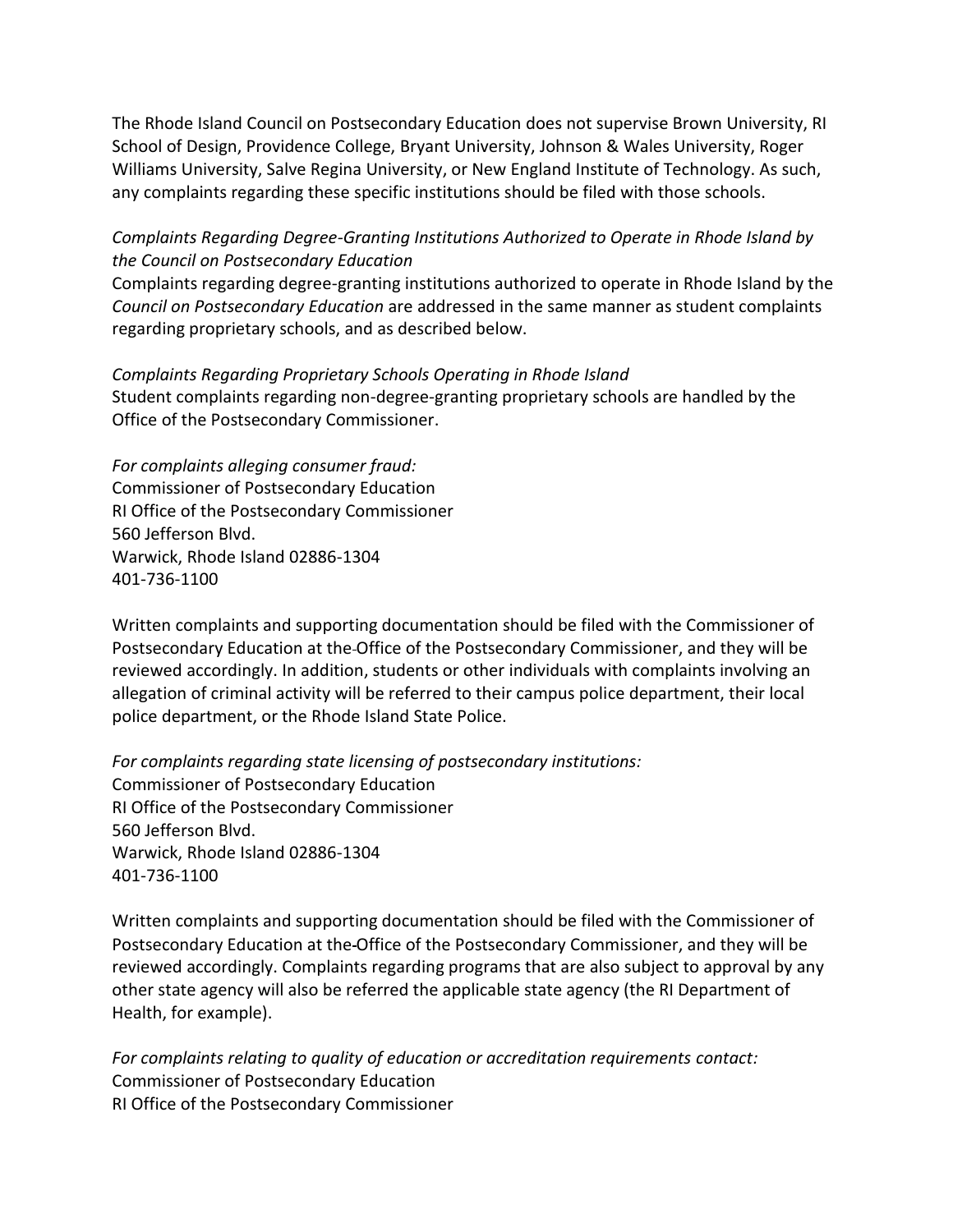560 Jefferson Blvd. Warwick, Rhode Island 02886-1304 401-736-1100

Written complaints and supporting documentation should be filed with the Commissioner of Postsecondary Education at the Office of the Postsecondary Commissioner, and they will be reviewed accordingly. The Office of the Postsecondary Commissioner will attempt to resolve the matter with the school and student; however, if it is unable to do so, the student will be referred to the school's accrediting agency.

All students and/or third-party individuals who file the above and other types of complaints with the Office of the Postsecondary Commissioner will be initially directed to follow the school's internal complaint procedure. If that procedure fails to resolve the complaint, the Office of the Postsecondary Commissioner will then refer the student and/or third-party individuals with complaints related to federal or state laws or regulations to the appropriate federal or state agency. In addition, students or other individuals with complaints involving an allegation of criminal and/or illegal activity will be referred to their campus police department, their local police department, or the Rhode Island State Police. Complaints involving allegations of discrimination will be referred to the institution's Affirmative Action Office and/or Rhode Island Commission for Human Rights (or the applicable federal EEOC office).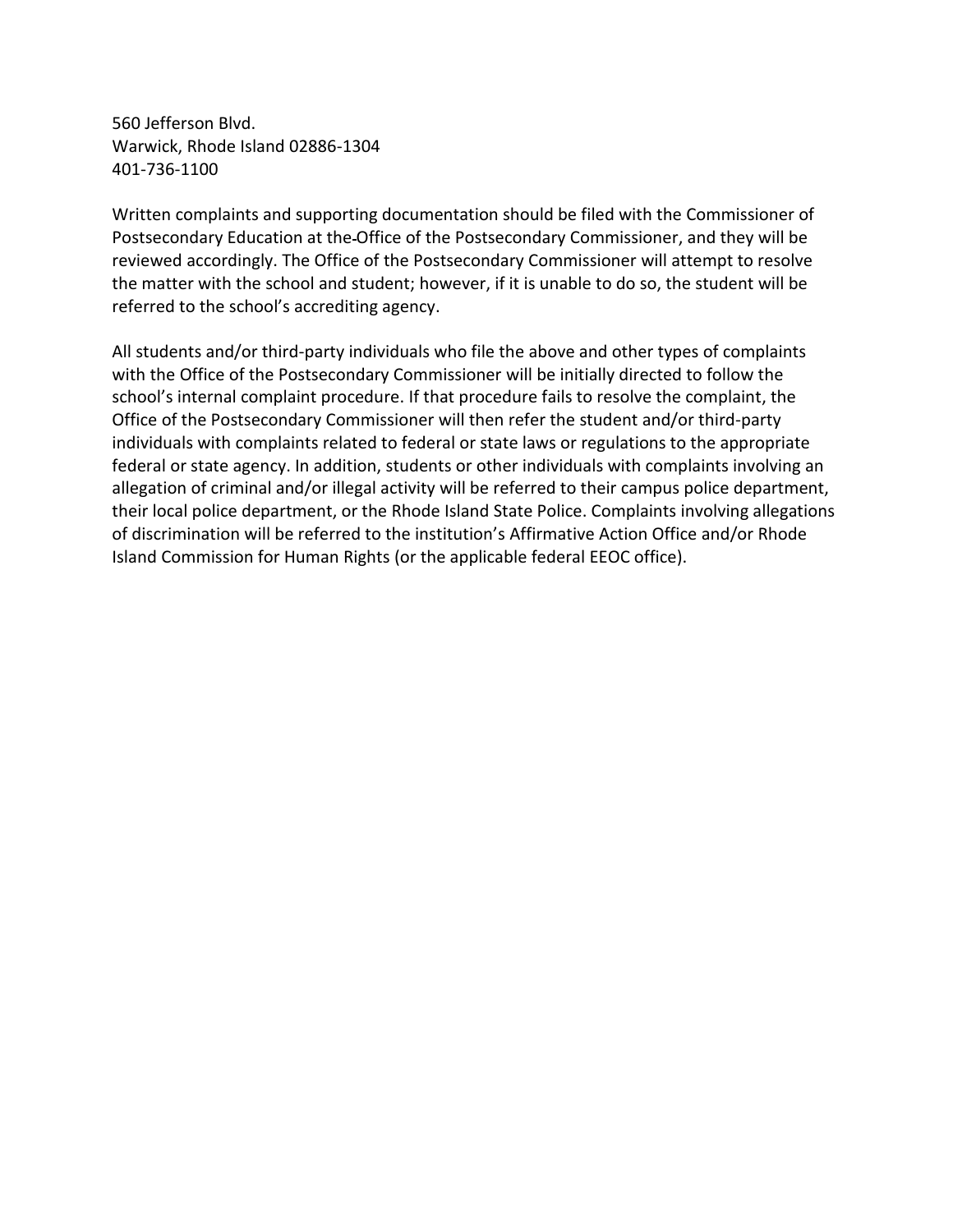### **SECTION II**

**Student Complaints Regarding Degree-Granting Higher Education Institutions Approved by the Council on Postsecondary Education (CPE) and the Office of the Postsecondary Commissioner (OPC) to Provide Online Courses and Programs as Part of the Rhode Island State Authorization Reciprocity Agreement (RI-SARA)**

Rhode Island has been accepted as part of the National Council for State Authorization Reciprocity Agreement (NC-SARA) through the New England Board of Higher Education (NEBHE).

The State Authorization Reciprocity Agreement (SARA) is an agreement among member states, D.C., and territories that establishes comparable national standards for interstate offerings of postsecondary distance education courses and programs. It is intended to make it easier for students to take online courses offered by postsecondary institutions based in another state. SARA is overseen by the National Council for State Authorization Reciprocity Agreements (NC-SARA) and administered by four regional education compacts, with the NEBHE being the regional entity for Rhode Island.

The Rhode Island Council on Postsecondary Education (CPE) and the Office of the Postsecondary Commissioner (OPC) are the Rhode Island portal agencies for NC-SARA and have the authority and responsibility to resolve student and other complaints about Rhode Island's SARA approved institutions.

### **Complaint Resolution**

Absent applicable law or policy establishing another remedy, the first step in resolving student or other complaints or grievances is to attempt to resolve the matter directly with the administration of the involved institution under established institution complaint or grievance procedures. Every Rhode Island institution (non-profit private, for-profit, and public) is required to establish, publish, and enforce policies related to redress of complaints and grievances as part of their RI-SARA approved distance learning programs. With limited exceptions, any Rhode Island in-state or out-of-state student or other person who contacts the OPC regarding complaints about RI-SARA institutions will be referred to the specific RI-SARA college or university official(s) responsible for resolving those matters.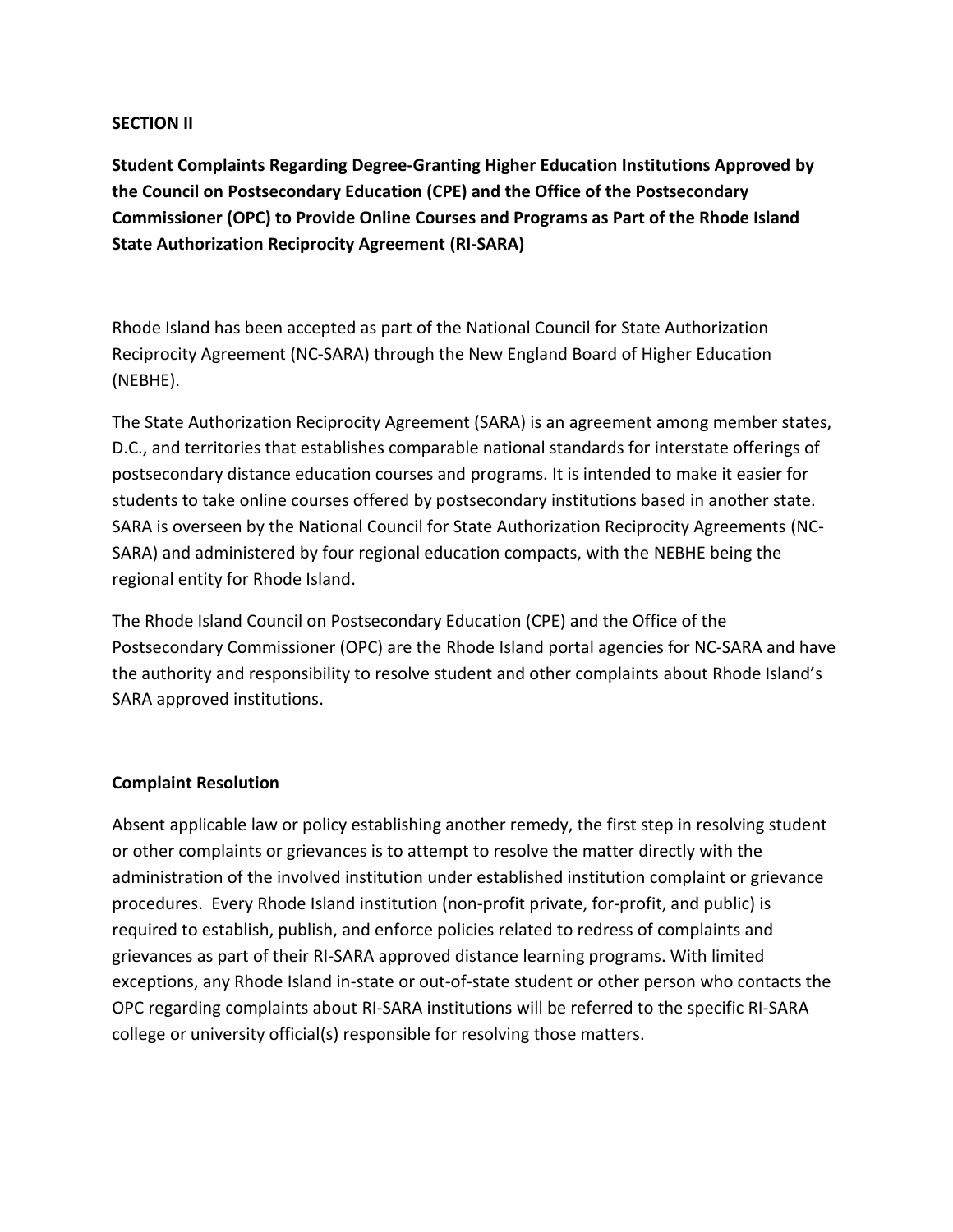In the event that the institutional processes do not result in a successful resolution of a RI-SARA complaint, OPC is responsible for final resolution of any such complaints originating at any RI-SARA participant institution, public or private.

Conversely, if a Rhode Island resident attends a distance education program at a NC-SARA institution in *another state*, s/he will need to begin the grievance process at that institution. In the event that institutional processes do not result in a successful resolution of the complaint, *the NC-SARA portal agency of that state is responsible for final resolution of the complaint in accordance with their state student complaint procedures and regulations*.

With the exception of reporting fraud, waste, or abuse, the OPC does not review anonymous complaints or matters that are or have been in litigation, and does not conduct a judicial investigation or evidentiary hearing. The OPC may conduct a paper review, discuss the matter with the parties, and take other steps as may be appropriate in an attempt to resolve the complaint.

NC-SARA policies and standards, including those for consumer protection and the resolution of complaints, apply to interstate distance education offered by participating NC-SARA institutions to students in other NC-SARA states. *Complaints about a RI-SARA institution's operations are to be resolved under the RI-SARA provisions*.

In addition to dealing with alleged fraudulent activity, the OPC has consumer protection authority among RI-SARA institutions and authorizes OPC to investigate and resolve complaints that an RI-SARA institution is operating a course or program contrary to practices set forth in the *Interregional Guidelines for the Evaluation of Distance Education* when a program or course of study operates in such a way that a student is harmed. Examples of issues that may arise in regard to alleged fraudulent activity or more general complaints include, but are not limited to:

- a. Veracity of recruitment and marketing materials;
- b. Accuracy of job placement data;
- c. Accuracy of information about tuition, fees, and financial aid;
- d. Complete and accurate admission requirements for courses and programs;
- e. Accuracy of information about the institution's accreditation and/or any programmatic/specialized accreditation held by the institution's programs;
- f. Accuracy of information about whether course work meets any relevant professional licensing requirements or the requirements of specialized accrediting bodies;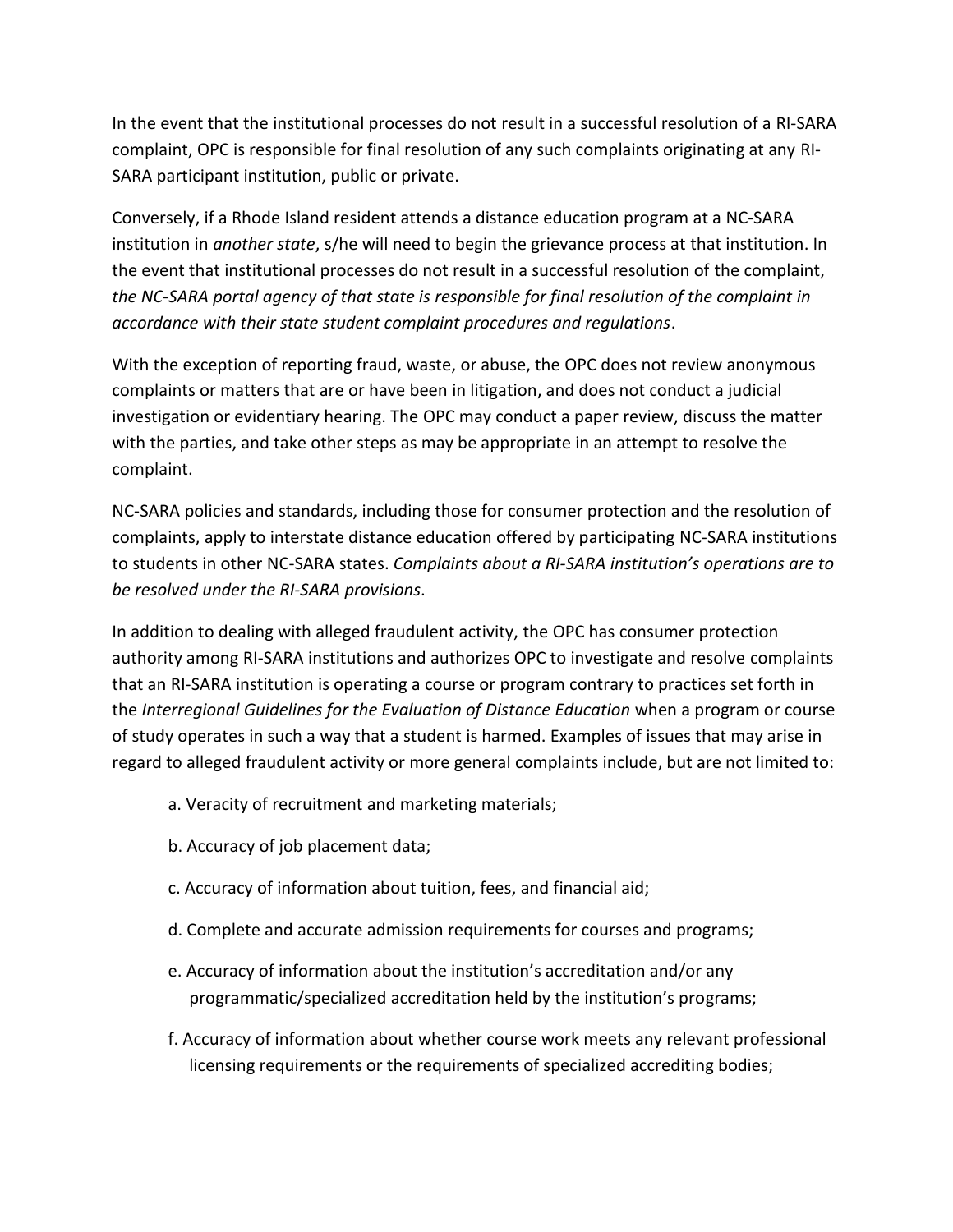- g. Accuracy of information about whether the institution's course work will transfer to other institutions; and
- h. Operation of distance education programs consistent with practices expected by institutional accreditors (and, if applicable, programmatic/specialized accreditors) and/or *the Interregional Guidelines for the Evaluation of Distance Education*.

# **Complaint Resolution Processes**

- a. Complaints against an institution operating under RI-SARA are first processed through the institution's own procedures for resolution of grievances. Institutions operating under RI-SARA are required to make their and RI-SARA's complaint resolution policies and procedures readily available to students taking courses under the institution's RI-SARA provisions.
- b. Complaints regarding student grades, examination results, and/or student conduct violations are governed entirely by the institution's policy and are therefore not subject to resolution through RI-SARA procedures.
- c. If a person bringing a complaint is not satisfied with the outcome of the institutional process for handling complaints, the complaint (except for complaints about grades or student conduct violations) may be appealed, within two years of the incident about which the complaint is made, to the Rhode Island Office of the Postsecondary Commissioner (OPC). The resolution of the complaint by the OPC, through its RI-SARA complaint resolution process, will be final.

For submission of a complaint relating to a Rhode Island-based institution participating in the RI-SARA, please contact:

- Office of the Postsecondary Commissioner 560 Jefferson Blvd. Warwick, Rhode Island 02886-1304 Phone: 401-736-1100
- or online at [www.riopc.edu.](http://www.riopc.edu/)

After receiving a complaint through our complaint form, the OPC will review the submitted materials and contact the submitter for any required additional information or clarifications. The OPC will then send a copy of the complaint to the RI-SARA institution against which the complaint has been filed and ask for a response within three weeks.